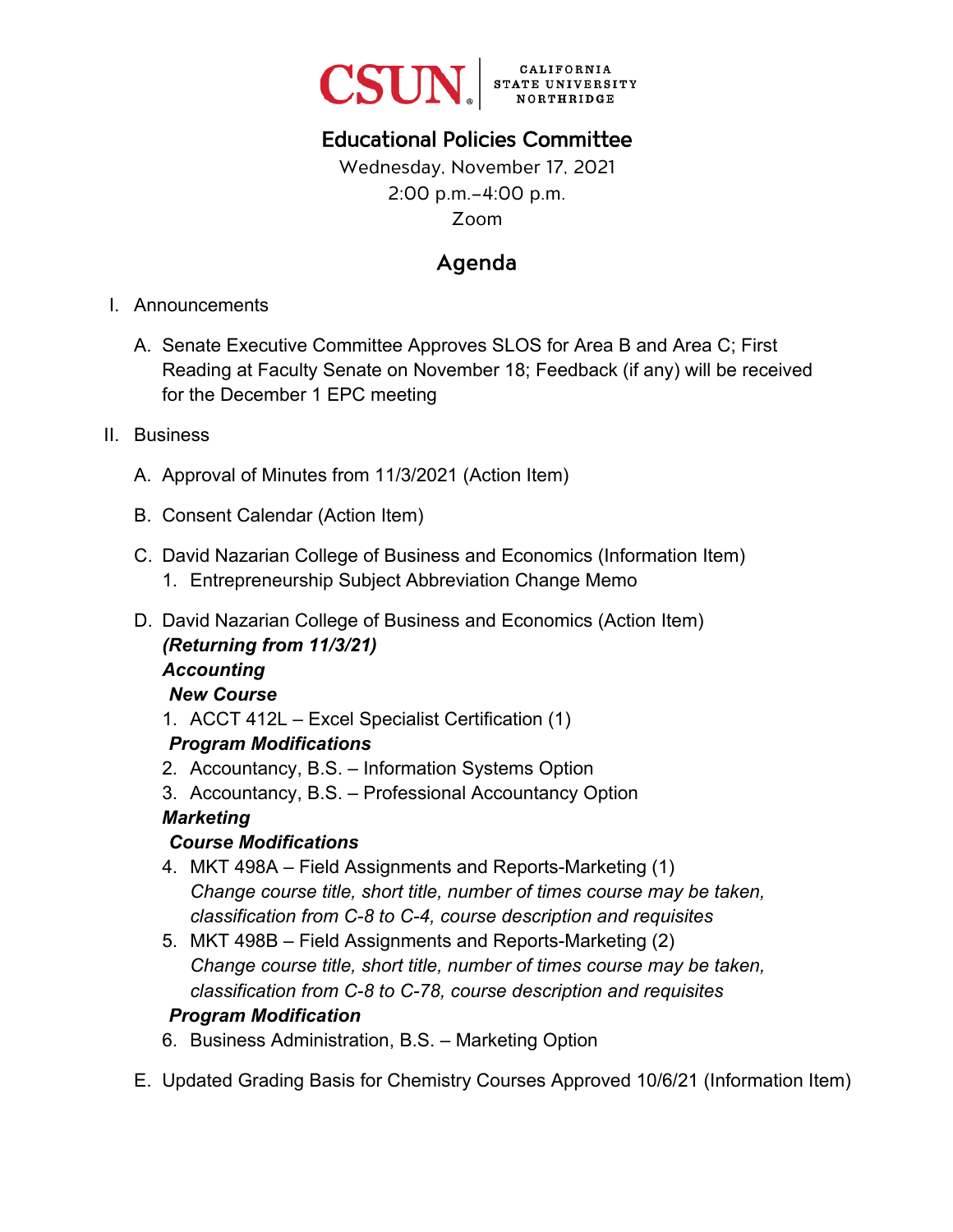- F. Chemistry and Biochemistry Program Modifications and Related Program Memos to Reflect Course Number/Unit Value Change for CHEM 101/D/L, CHEM 102/D/L, CHEM 333/D/L (Action Item)
- G. College of Health and Human Development (Action Item)

#### *Family and Consumer Sciences New Course*

1. FCS 415 – Pre-Thesis Interior Design Seminar (3)

## *Program Modification*

2. Family and Consumer Sciences, B.S. – Interior Design Option *Option elevation to standalone degree*

## *Nursing*

# *Course Modifications*

- 3. NURS 320L Intermediate Medical Surgical Nursing Laboratory (3) *Change classification from C-6 to C-17, change course description*
- 4. NURS 422L Advanced Medical-Surgical Nursing Clinical Laboratory (4) *Change classification from C-6 to C-17, change course description*
- H. College of Humanities (Information Item)
	- 1. Central American Studies Minor Memo to Remove Recommended Requirement
- I. College of Humanities (Action Item)

#### *Jewish Studies Program Modification*

- 1. Modern Jewish Studies, B.A.
- J. GWAR Update (Information Item)
- K. General Education Recertification Process (Discussion Item)
- L. Academic Internship Policy (Discussion Item)